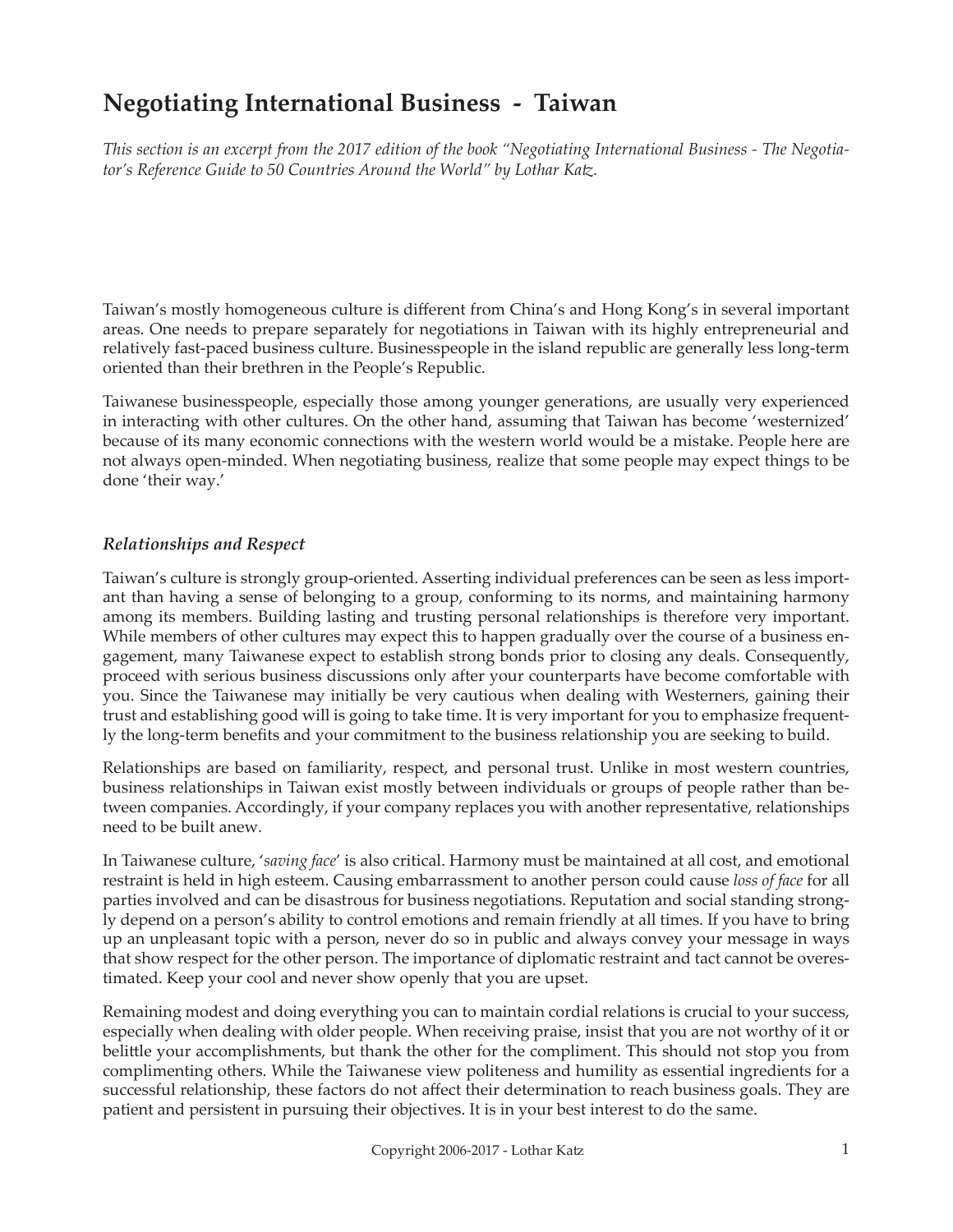In Taiwanese business culture, the respect a person enjoys depends primarily on his or her age, title, rank, and achievements. You will commonly find leaders in senior roles to be of advanced age. It is important to treat elderly people with great respect. Admired personal traits include patience, humility, sincerity, and a willingness to work hard. However, young people's values may show greater influences of western culture.

## *Communication*

The country's official language is Mandarin Chinese. However, people have gradually adopted native Taiwanese as the most common language. Many Taiwanese businesspeople speak English, although not always well. It may be useful to have an interpreter. In order to avoid offending the other side, ask beforehand whether an interpreter should be present at a meeting. Try to find one who speaks both Mandarin and native Taiwanese. When communicating in English, speak in short, simple sentences and avoid using jargon and slang. It will help people with a limited command of English if you speak slowly, summarize key points, and pause frequently to allow for interpretation.

Taiwanese businesspeople usually speak in quiet, gentle tones. At times, Taiwanese people talking among themselves can appear emotional, but this would be misleading. To the contrary, emotional restraint is held in high esteem. Loud and boisterous behavior is perceived as a lack of self-control. At restaurants, especially those used for business lunches and dinners, keep conversations at a quiet level. People generally converse while standing around three feet apart.

Because the concept of '*saving face*' is so important in this culture, communication is generally very indirect. When responding to a direct question, the Taiwanese may answer 'yes' only to signal that they heard what you said, not that they agree with it. Open disagreement should be avoided and any kind of direct confrontation is discouraged. People rarely respond to a question or request with a direct 'no.' Instead, you may receive seemingly ambiguous answers, such as 'I am not sure,' 'we may talk again,' 'we will think about it,' or 'this will require further investigation.' Each of these could mean 'no.' It is beneficial to use a similarly indirect approach when dealing with the Taiwanese, as they could perceive you as rude and pushy if you are being overly direct. Only a person with whom you have no relationship yet may occasionally give you a straight 'no.' This is a bad sign since it could mean that your counterpart is not interested in engaging in business with you. If you have to convey bad news to the Taiwanese side, a *face*-saving way is to use a third party instead of communicating it yourself.

Do not take offense in the Taiwanese answering their mobile phones all the time, even in the middle of important discussions. In this polychronic culture, interrupting one conversation to have another one and then coming back to the first one is perfectly acceptable. It is not a sign of disrespect.

Gestures are usually subtle in Taiwan. It is advisable to restrict your body language. Non-verbal communication is important, though, and you should carefully watch for others' small hints, just as they will be watching you. Do not touch other people. Avoid crossing your legs if possible since this may be viewed as a lack of self-control. Also, do not use your hands when speaking since it may distract the Taiwanese. When pointing at other people or objects, use your open hand rather than a finger. When referring to themselves, people put an index finger on their nose rather than pointing at their chest as Westerners do. Eye contact should be infrequent. While it is beneficial to make some eye contact when meeting a person for the first time, the Taiwanese consider frequent eye contact intrusive and rude. Lowering one's eyes is a sign of respect. Smiling can have several meanings, from being friendly to concealing a lack of understanding, even signaling disagreement.

## *Initial Contacts and Meetings*

Having a local contact can be an advantage but is usually not a necessary precondition to doing business here. Many Taiwanese are experienced in doing international business.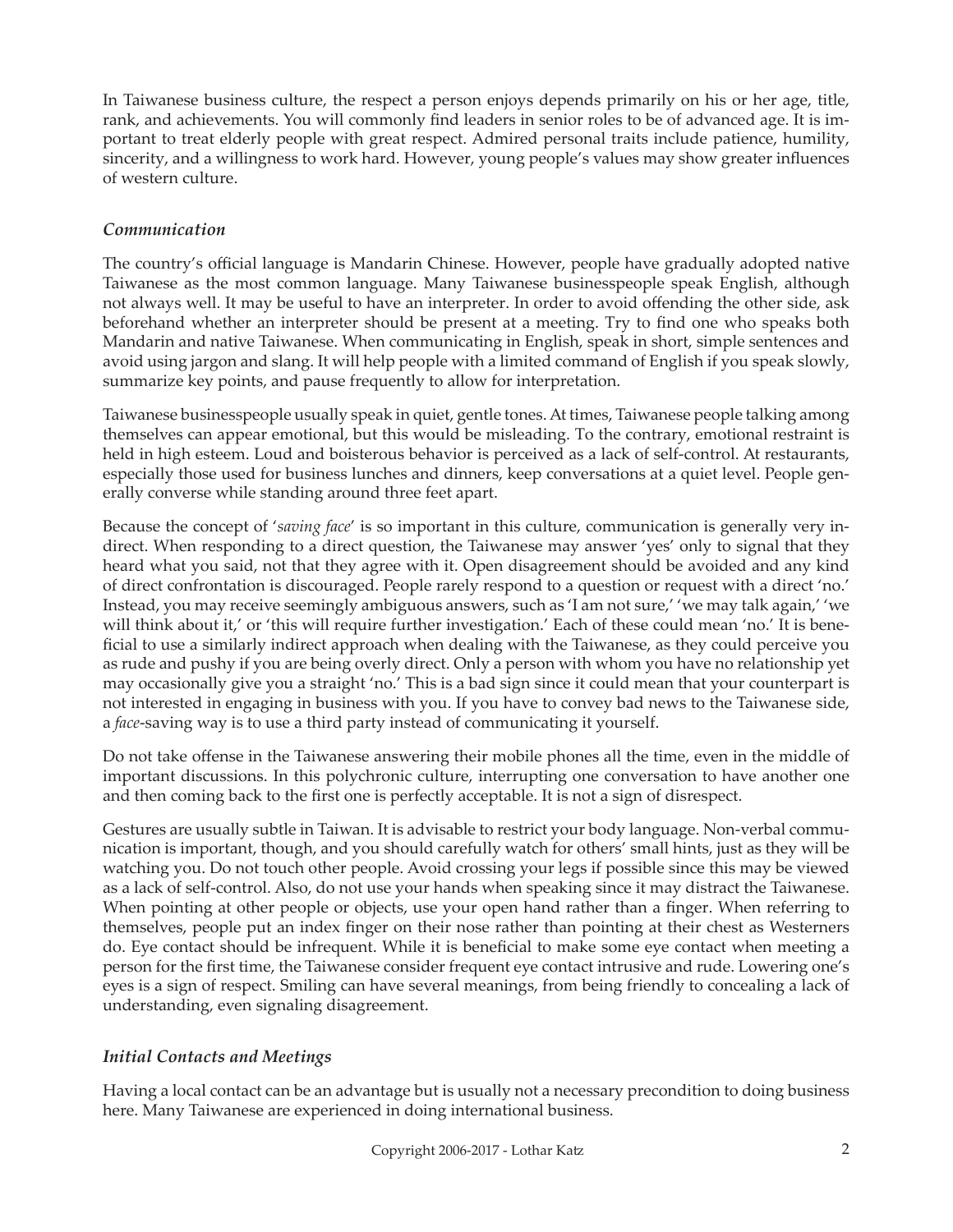It is often better to conduct negotiations in Taiwan with a team of negotiators than to rely on a single individual. This signals importance, facilitates stronger relationship building, and may speed up the overall process. In addition, Taiwanese teams usually include highly skilled negotiators who know how to outmaneuver even well prepared individual counterparts. Facing them as a team will significantly strengthen your position. It is vital that teams be well aligned, with roles clearly assigned to each member. Taiwanese negotiators can be very good at exploiting disagreements between members of the other team to their advantage. Changing a team member could require the relationship building process to start over and should be avoided.

Given the strong emphasis on hierarchy in Taiwan's business culture, it is essential that a senior executive lead the negotiations for your company and that your negotiating team includes senior leaders who know your company well. However, while it is beneficial for your company's top management to attend the final contract signing procedure, they are not necessarily expected to participate in initial meetings.

If possible, schedule meetings at least two to three weeks in advance. Since the Taiwanese want to know who they will be meeting, provide details on titles, positions, and responsibilities of attendees ahead of time. Agreeing on an agenda upfront may be useful but is not required. People are careful not to waste others' time. Being late to a meeting or social event without having a valid and plausible excuse can be an affront. If a delay of more than 5 to 10 minutes happened, may sometimes be inevitable in Taipei with its often-chaotic traffic, apologize profoundly even if it was not your fault. The most senior person on your team should enter the meeting room first.

Taiwanese names are traditionally given in the order of family name, first name, where the latter may consist of two names, the generational name and the given name. These two are usually hyphenated but may be spoken and written as one. Many people use assumed western first names, in which case they give theirs in the order of first name followed by family name ('Alan Chen'). Use *Mr./Ms.* plus the family name. If a person has an academic title, such as *Doctor* or *Professor*, use it instead, followed by the family name. Introduce and greet older people first. Before calling Taiwanese people by their first names, wait until they offer it. Greetings include handshakes, which should be light.

The exchange of business cards is an essential step when meeting someone for the first time, so bring more than you need. If someone presents you with his or her card and you do not offer one in return, the person may assume that you either do not want to make their acquaintance, that your status in your company's hierarchy is very low, or, quite to the contrary, that your status is very high. Although many people are able to read English, it is preferable to use cards with one side in English and the other in Chinese. Show doctorate degrees on your card and make sure that it clearly states your professional title, especially if you have the seniority to make decisions. If any facts about your company are particularly noteworthy, for instance if it is the oldest or largest in your country or industry, mention this on your card since Taiwanese businesspeople view it very favorably. Also, consider having your company logo (but not the whole card) printed in gold ink. In Chinese culture, gold is the color of prosperity.

Present your business card with two hands, and ensure that the Chinese side is facing the recipient. Similarly, accept others' cards using both hands if possible. Smile and make eye contact while doing so, then examine the card carefully. Not reading someone's card can be an insult. Next, place the card on the table in front of you or into your card case. Never stuff someone's card into your back pocket or otherwise treat it disrespectfully.

At the beginning of a meeting, there is normally some small talk. This allows participants to become personally acquainted. It is best to let the Taiwanese side set the pace and follow along. People appreciate a sense of humor, but keep it light and friendly, and be careful not to overdo it. Business is a serious matter in Taiwan. While you will generally find the atmosphere to be pleasant at the first meeting, things may get more intense as the negotiation progresses.

The primary purpose of the first meeting is to get to know each other, start building relationships, and gather information about the other side's areas of interest, goals, and weak points for the upcoming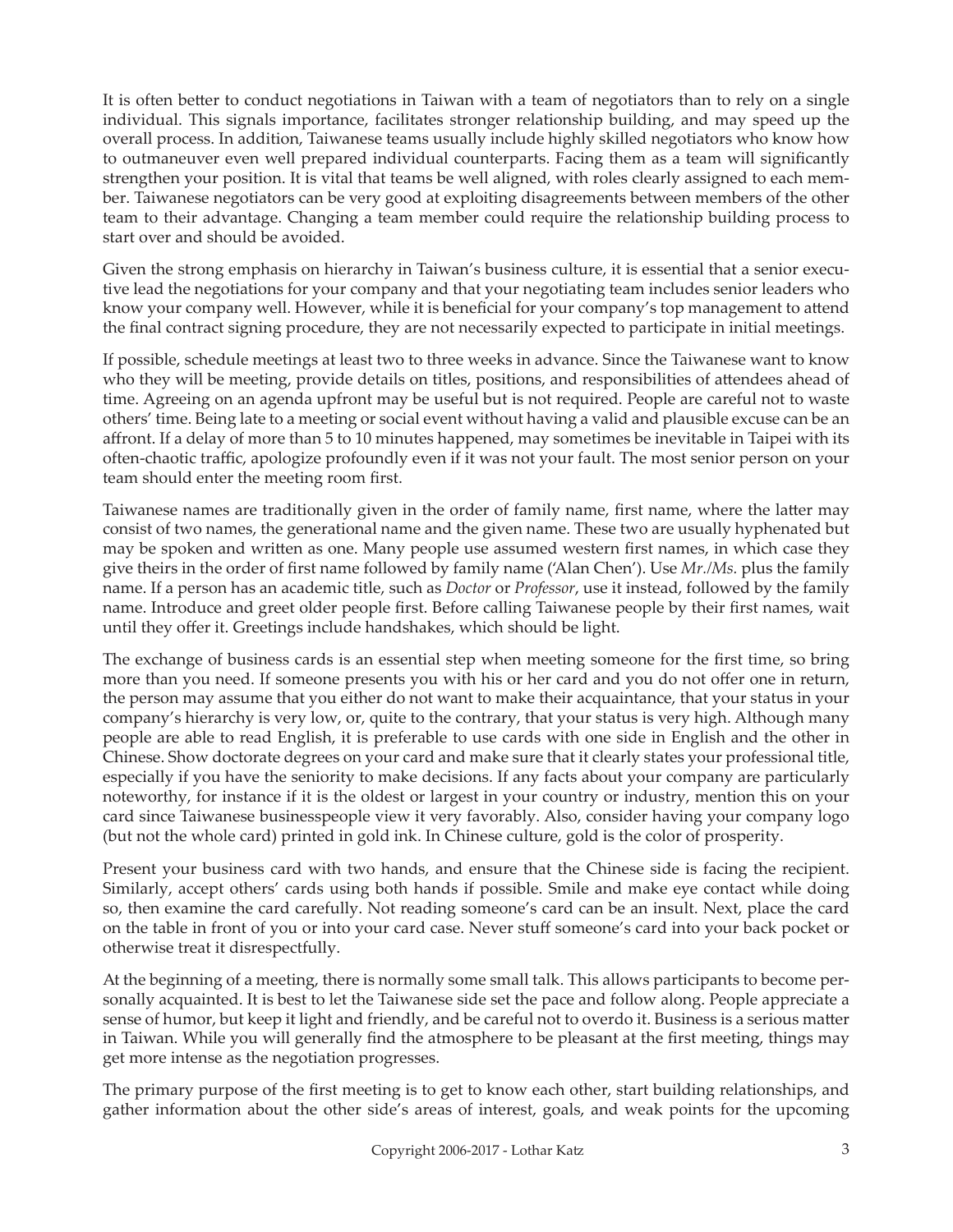negotiation. Your negotiating team should include senior leaders who know your company well. The most senior members of your group should lead the discussion. In Taiwanese business culture, it is inappropriate for subordinates to interrupt. It is good to make a presentation, but keep it simple and avoid over-designing it. Verify through diplomatic questions whether your audience understands you. Since saving *face* is so important in Taiwan, people will not openly admit it in front of others if they do not understand what you are presenting. If facing a question that is beyond your expertise, admit that you do not know the answer. Although this causes some loss of *face*, bluffing an answer can have more embarrassing consequences. Never openly criticize your competition. Doing so may turn your audience against you.

Most Taiwanese are comfortable with a high degree of initial vagueness. They may seem disinterested in clarifying many details until you have both come a long way with the business deal. Westerners may be uncomfortable with this perceived level of uncertainty. While it is acceptable and useful to try and clarify as much detail as possible even when your counterpart may not be eager to do so, do not read anything else into this style.

You should bring a sufficient number of copies such that each attendee gets one. The appearance of your presentation materials is not very important as long as you include good and easy-to-understand visuals. Use diagrams and pictures wherever feasible, cut down on words, and avoid complicated expressions. Having your handout materials translated to Chinese is not a must but helps in getting your messages across. However, using the traditional Chinese script that is used in the People's Republic of China is not sufficient. Bring a sufficient number of copies such that each attendee gets one.

You may have to make presentations to different levels of the organization in subsequent meetings; make sure that each is tailored to its audience. The local side may also ask you at the end of the first meeting to sign a Letter of Intent. The role of this document is to confirm the seriousness of your intentions, not to serve as a legal contract. Check it carefully, though, since the Taiwanese may abruptly terminate the negotiation if you do not strictly follow your commitments.

### *Negotiation*

Do not refer to your negotiation with your Taiwanese counterparts by using this term. It might be viewed as too direct and offensive, so it is better to refer to the process using more neutral terms, for instance *exchange* or *discussion*.

**Attitudes and Styles -** In Taiwan, the primary approach to negotiating is to employ distributive and contingency bargaining. While the buyer is in a superior position, both sides in a business deal own the responsibility to reach agreement. They expect long-term commitments from their business partners and will focus mostly on long-term benefits. The primary negotiation style is competitive. Taiwanese negotiators may at times appear highly competitive or outright adversarial, fiercely bargaining for seemingly small gains. They may not believe in the value of a win-win approach, instead focusing on getting the best possible outcome for themselves. However, do not confuse the sometimes-aggressive style with bad intentions. Even when negotiating in a fairly direct and aggressive fashion, they ultimately maintain a long-term perspective and remain willing to compromise for the sake of the relationship. Nurturing relationships throughout your negotiation is therefore vital. It is best to remain calm, friendly, patient, and persistent, never taking anything personally.

The Taiwanese believe that foreign company representatives are often 'shopping around,' playing suppliers against each other in their effort to find the best possible deal. It helps your position if you avoid giving that impression. It will be very important to maintain continuity in the objectives you pursue, the messages you deliver, and the people you include in the negotiation.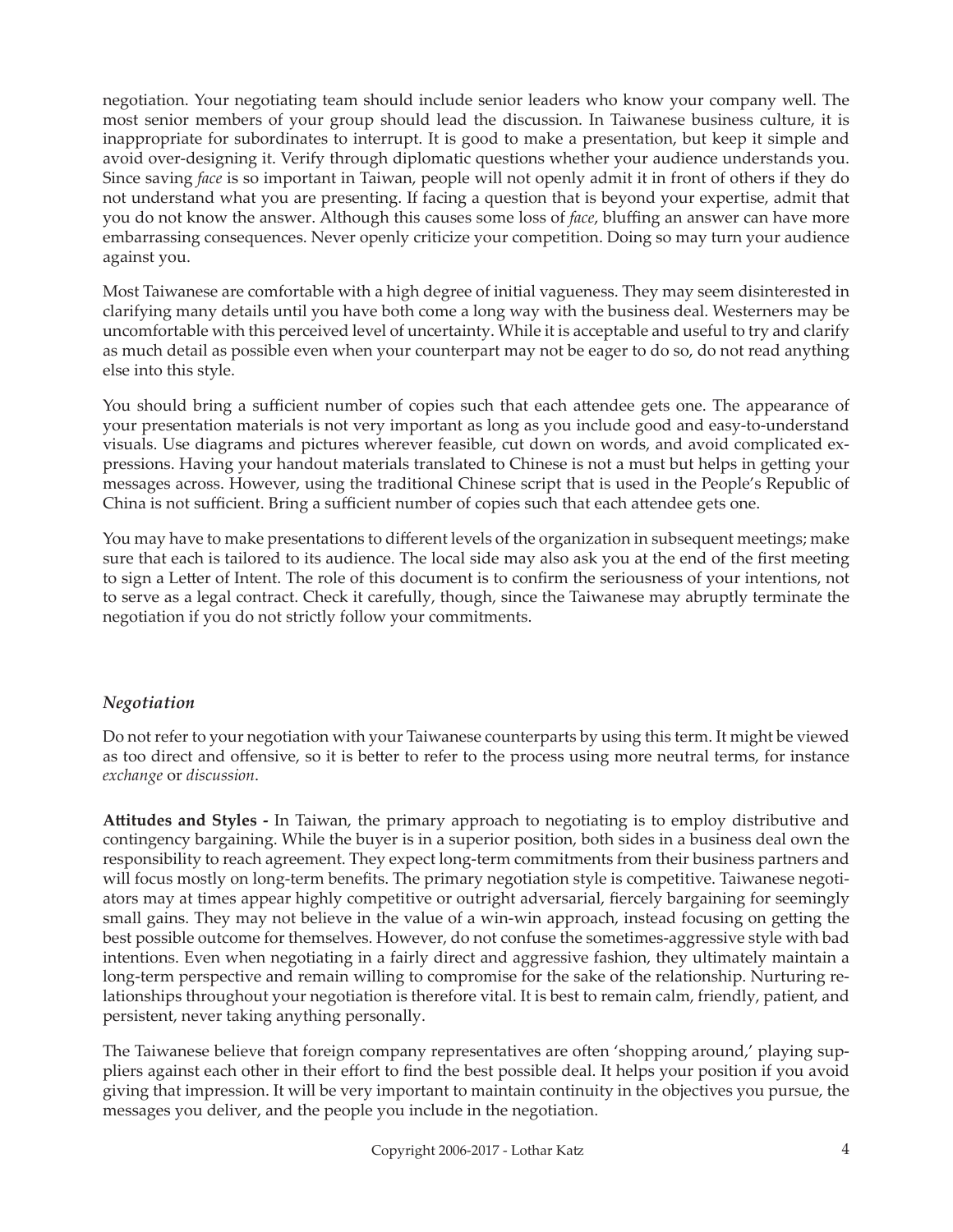Should a dispute arise at any stage of a negotiation, you may be able to reach resolution through emphasizing the benefits to both sides, remaining flexible and showing willingness to compromise. Show your commitment to the relationship and refrain from using logical reasoning or becoming argumentative since this will only make matters worse. Patience and creativity will pay strong dividends. In extreme situations, a mediator, ideally the party who initially introduced you, may help move the negotiation forward.

**Sharing of Information –** Taiwanese negotiators are willing to spend considerable time gathering information and discussing various details before the bargaining stage of a negotiation can begin. Information may be shared more openly than in China as many Taiwanese businesspeople have become accustomed with US negotiation styles. Nevertheless, your counterparts consider openly sharing all your information foolish. However, if there is a strong and trusting relationship, they are usually willing to share more confidential details.

Keep in mind that humility is a virtue in Chinese and Taiwanese business cultures. If you make exaggerated claims in an effort to impress the other side or to obtain concessions, they will likely investigate your claims before responding.

**Pace of Negotiation –** Expect negotiations to be slow and protracted, with extensive attention paid to details. Relationship building, information gathering, bargaining, and decision making may all take considerable time. Furthermore, negotiators often attempt to wear you down in an effort to obtain concessions. Be prepared to make several trips if necessary to achieve your objectives. Throughout the negotiation, be patient, show little emotion, and accept that delays occur.

The Taiwanese generally employ a polychronic work style. They are used to pursuing multiple actions and goals in parallel. When negotiating, they often take a holistic approach and may jump back and forth between topics rather than addressing them in sequential order. In multi-item negotiations, businesspeople may bargain and haggle over several aspects in parallel. It is not unusual for them to re-open a discussion over items that had already been agreed upon. In addition, they may take phone calls or interrupt meetings at critical points in a negotiation. While they may be doing some of this on purpose in order to confuse the other side, there are usually no bad intentions. Negotiators from strongly monochronic cultures, such as Germany, the United Kingdom, or the United States, may nonetheless find this style highly confusing and irritating. In any case, do not show irritation or anger when encountering this behavior. Instead, keep track of the bargaining progress at all times, often emphasizing areas where agreement already exists.

If your counterparts appear to be stalling the negotiation, assess carefully whether their slowing down the process indicates that they are evaluating alternatives or that they are not interested in doing business with you. While such behavior could represent attempts to create time pressure in order to obtain concessions, the slow decision process in the country is far more likely causing the lack of progress. People from fast-paced cultures often underestimate how much time this takes and make the mistake of trying to 'speed things up.' Again, patience and persistence are vitally important.

**Bargaining –** Many Taiwanese businesspeople are shrewd negotiators who should not be underestimated. Bargaining and haggling are aspects of everyday life in Taiwan, and its people are often skilled in using a wide array of negotiation techniques. They generally consider all aspects of a proposed business deal rather than focusing on single details, such as the price of an item. The bargaining stage of a negotiation can be extensive. Prices often move more than 40 percent between initial offers and final agreement. Leave yourself sufficient room for concessions at many different levels and prepare several alternative options. This gives the Taiwanese negotiators room to refuse aspects of your proposal while preserving *face*. Ask the other side to reciprocate if you make concessions. It is not advisable to make significant early concessions since your counterparts expect further compromises as the bargaining continues. You can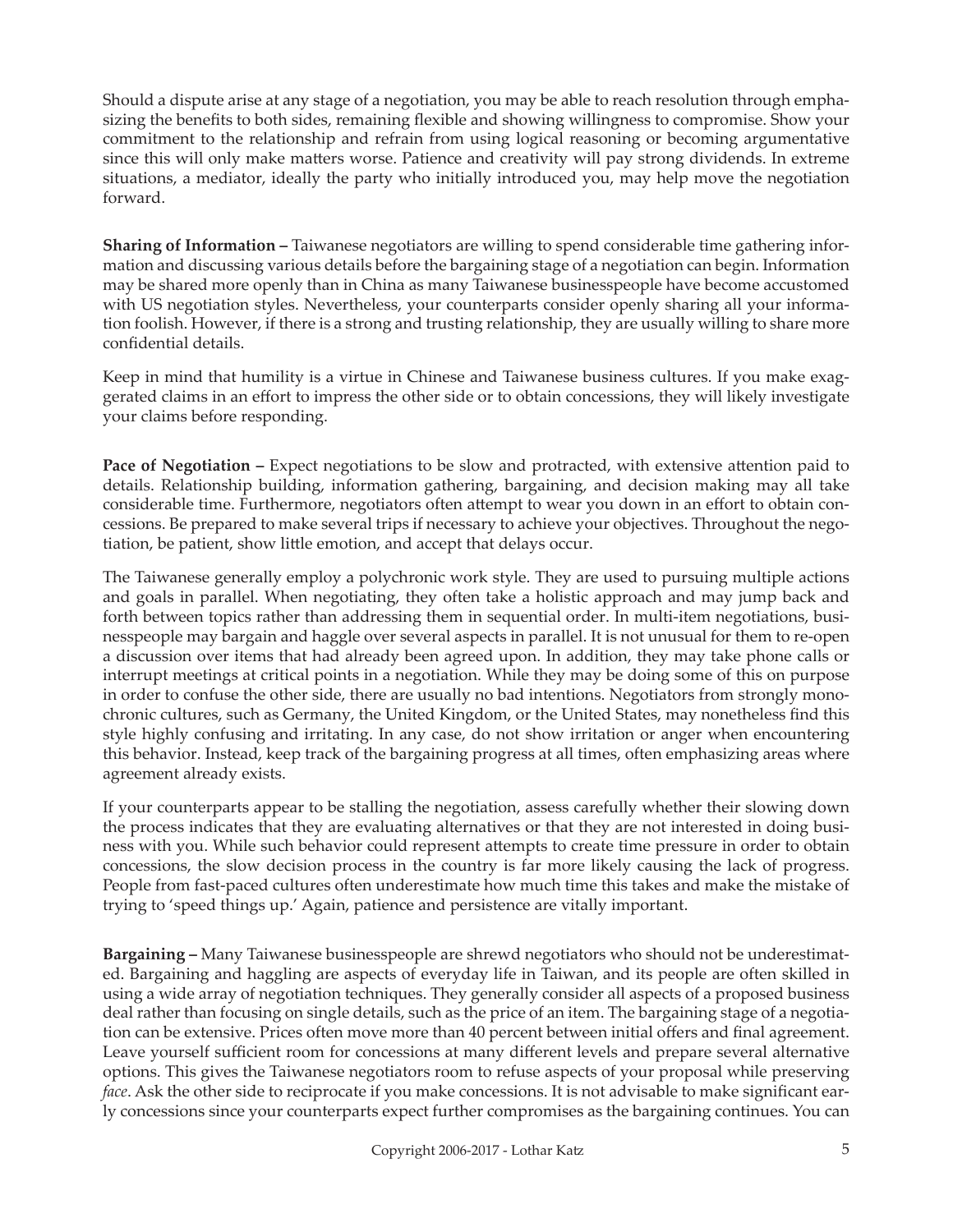use the fact that aspects can be re-visited to your advantage, for instance by offering further concessions under the condition that the Taiwanese side reciprocate in areas that had already been agreed upon.

Deceptive techniques are frequent. This includes tactics such as telling lies and sending fake non-verbal messages, pretending to be disinterested in the whole deal or in single concessions, misrepresenting an item's value, making false demands and concessions, or claiming limited authority. Do not take such tactics personally and realize that overt attempts to lie at or bluff your counterparts could backfire and might damage business relationships. It is advisable to verify information received from the Taiwanese side through other channels if you have a chance. Similarly, they treat 'outside' information with caution. Since negotiation teams must be well aligned and always have to preserve face, the Taiwanese rarely use 'good cop, bad cop.' It can sometimes be beneficial to use this tactic in your own negotiation approach. Carefully orchestrated, it may allow you to obtain valuable concessions without damaging the overall relationship. However, it could be devastating if the other side recognized this as a tactic, and any 'bad cop' member of your team also needs to be excluded from future negotiation rounds.

Negotiators may use pressure techniques that include keeping silent, making final or expiring offers, applying time pressure, or nibbling. Final offers may be more than once and are almost never final. Do not announce any of your offers as 'final'– your counterparts will likely not believe that you are serious and may turn the tactic against you. Time pressure can be difficult to counter. If Taiwanese negotiators learn that you are working against a deadline, they exploit this knowledge to increase the pressure on you to make concessions. Near the end of a negotiation, they may suddenly request large discounts, calling their request a 'compromise.' In extreme cases, they may try to renegotiate the whole deal on the final day of your visit. It is important never to take such techniques personally and to avoid open conflict. On the other hand, time pressure techniques rarely work against them since the Taiwanese are patient and persistent enough to overcome such challenges. However, you might be able to use these techniques should the negotiation take place on your home turf rather than in Taiwan. Silence can sometimes be effective as a way to convey displeasure, and nibbling may prove useful in the final phases of negotiations. None of this will take your counterparts by surprise, though. Avoid other common pressure tactics such as opening with your best offer or showing intransigence, since they cannot be applied effectively without running the risk of causing loss of *face*.

Taiwanese negotiators avoid most aggressive or adversarial techniques since these affect *face*. The risk of using any of them yourself is rarely worth the potential gain. Exceptions are extreme openings, which the Taiwanese use frequently, or threats and warnings. As long as an extreme opening offer is not openly aggressive, this approach can be effective. Should your counterparts appear aggressive as the bargaining gets more heated, remind yourself that they may not perceive it that way. It might be wise to deflect the pressure, for example by explaining other arrangements you have accepted for similar deals in the past.

As in most strongly relationship-oriented cultures, negotiators may sometimes use emotional techniques such as attitudinal bargaining, grimacing, or appealing to personal relationships. Be cautious when doing this yourself. You might cause the other side to lose *face*, which could in turn damage your negotiating position. Another emotional tactic you may encounter is if your counterpart proposes to 'split the difference.' You may often find that it is not in your best interest to accept. Politely explain why you cannot agree and make a counterproposal.

Local negotiators may use most of the standard defensive negotiation tactics. The exception is directness, which is rare in Taiwan. People may be shocked if you are overly direct yourself, which can be counterproductive.

Note that opening with written offers and attempting to introduce written terms and conditions as a negotiation tactic is rarely successful. In most cases, businesspeople ignore or tactfully reject them and request that each aspect be negotiated individually.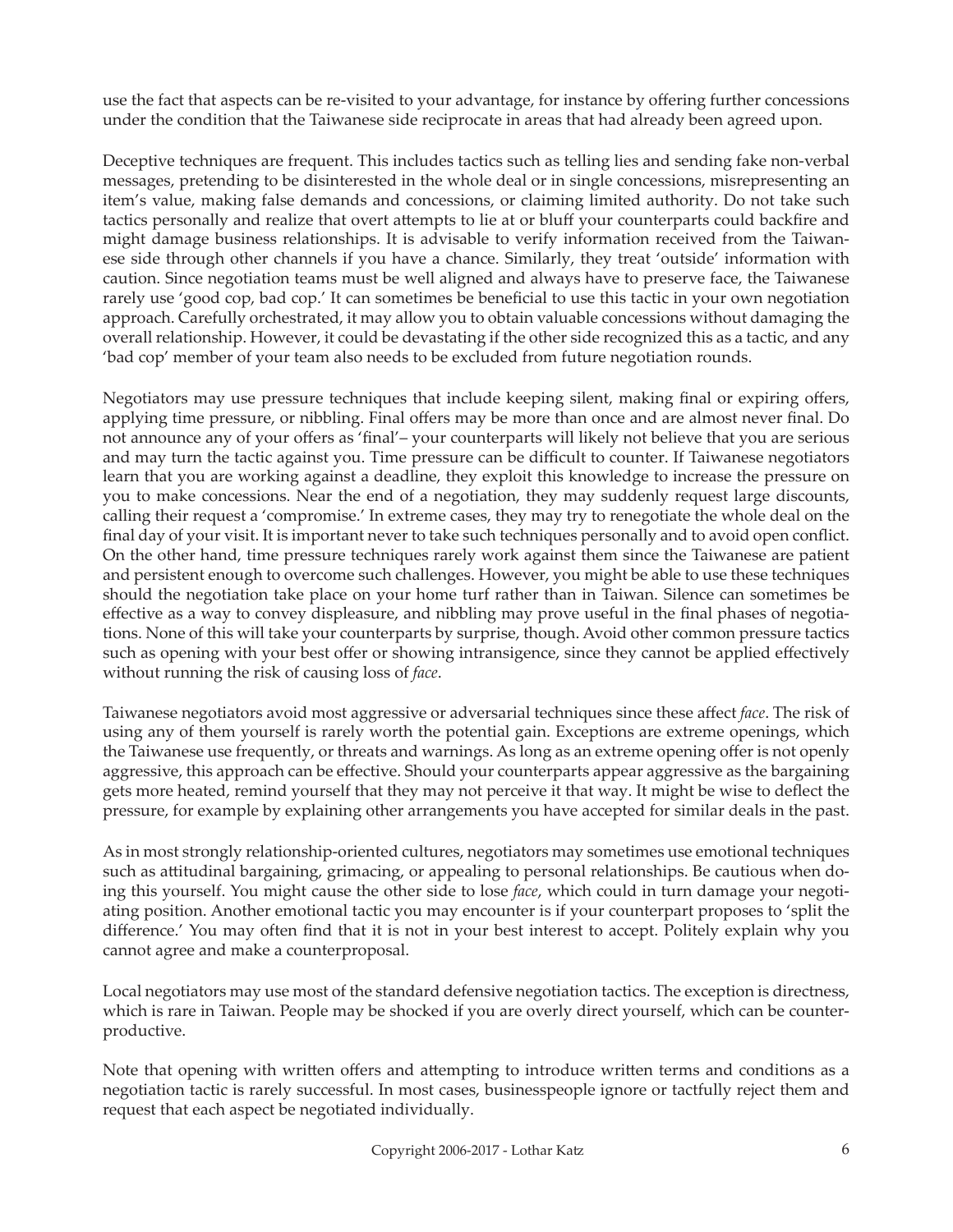Corruption and bribery are quite rare in Taiwan, though not completely unheard of. Both legally and ethically, it is advisable to stay away from giving gifts of significant value or making offers that could be read as bribery.

**Decision Making –** While Taiwanese decision making is often a group process through which consensus is established, individuals, rather than teams, tend to make final decisions. This is especially true for entrepreneurs and younger people in progressive companies. You may therefore sometimes find it effective to meet with the key decision maker one-on-one in order to discuss and prepare a potential deal, in which case the 'official' negotiation serves primarily to finalize details and prepare the contract. In any case, it is important for the decision maker to consider the group interests and consult with others. Expect the process to take a long time and remain patient.

Most of Taiwan's companies tend to be very hierarchical, and people expect to work within clearly established lines of authority. When making decisions, businesspeople in the country usually consider the specific situation rather than applying universal principles. Personal feelings and experiences may weigh more strongly than empirical evidence, but they also consider objective facts. The Taiwanese may be reluctant to take risks. If you expect them to support a risky decision, you may need to find ways for them to become comfortable with it first. You are much more likely to succeed if the relationship with your counterparts is strong and you managed to win their trust.

### *Agreements and Contracts*

Capturing and exchanging written understandings after meetings and at key negotiation stages is useful since oral statements are not always dependable. Do not rely on interim agreements to be final, even if they come in the form of written protocols. Any part of an agreement may still change significantly before both parties sign the final contract.

It is important to realize that the Taiwanese have a very different view of agreements and contracts than most Westerners. Legal obligations notwithstanding, many businesspeople still rely on the strength of relationships rather than any written agreements when doing business. In the traditional Chinese view, agreements are just snapshots in time. They view contracts as papers that document the intent of a working relationship at the time they were written up and signed, not as final agreements that can stand the test of litigation.

Written contracts are usually kept high-level, capturing only the primary aspects, terms, and conditions of the agreement. Writing up and signing the contract, in English and Chinese, is a formality. The Taiwanese believe that the primary strength of an agreement lies in the partners' commitment rather than in its written documentation. Before signing your contract, read it carefully. The other side may have made modifications without flagging them. While this could be perceived as bad-faith negotiation in other cultures, Taiwanese businesspeople may view the changes as clarifications.

Although it can be very slow and cumbersome to do so, your legal rights are usually enforceable. It is recommended that you consult a local legal expert before signing a contract. Also, ensure that your products are patented or registered in Taiwan to protect them against imitation. However, do not bring an attorney to the negotiation table, as this may be taken as a sign that you do not trust your counterparts.

Because of their view of the role that contracts play, the Taiwanese often continue to press for a better deal even after a contract has been signed. They may call 'clarification meetings' to re-discuss details. If pushed, the Taiwanese side will fulfill their legal obligations, but it is strongly advisable never to use legal pressure to enforce contracts with them. While you may get what the contract spells out, such a step not only destroys the business relationship, but it may also make it difficult for your company to engage with others in Taiwan because the word will get out. Your best chance to ensure that your partners follow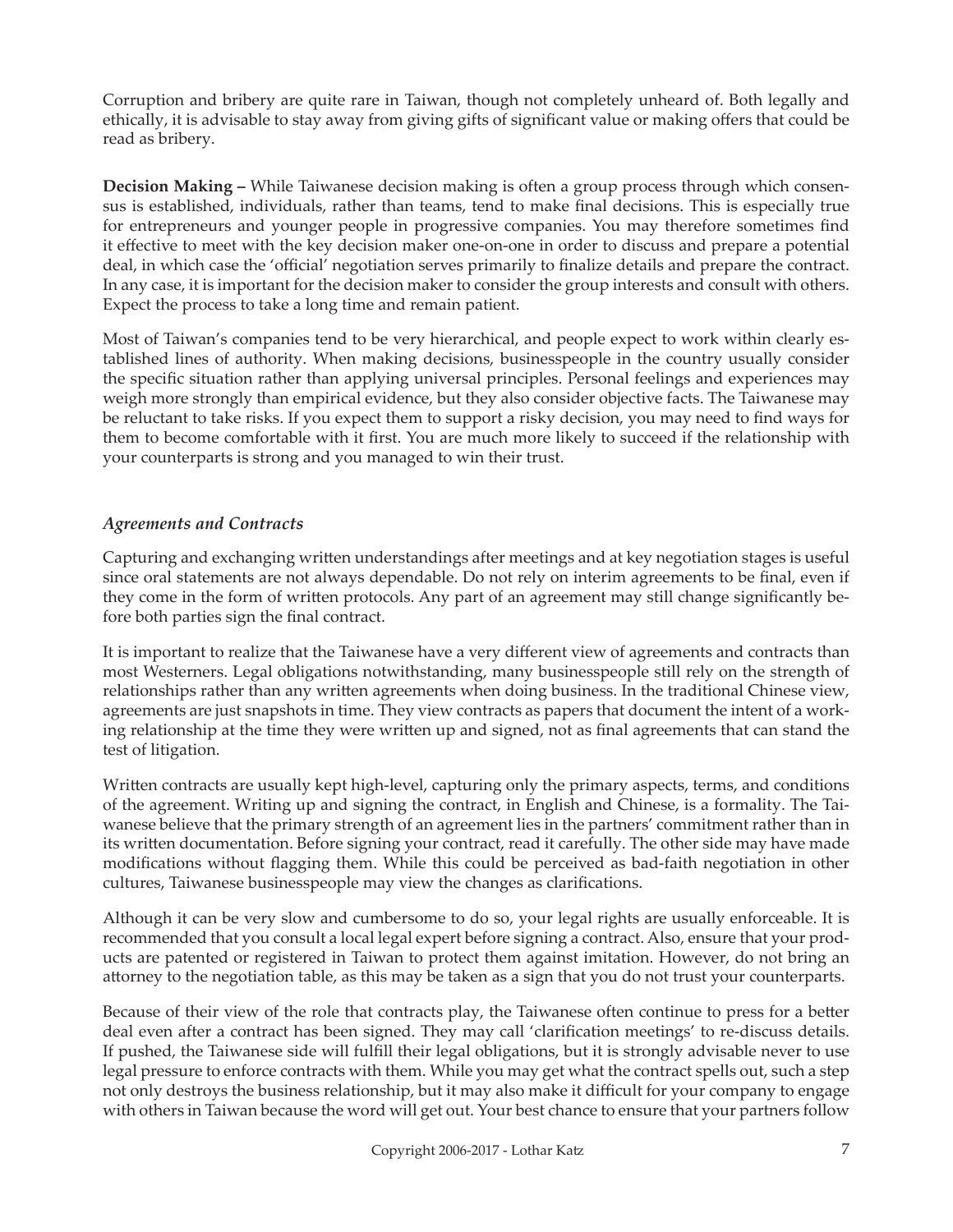through on their commitments is to stay in regular contact and nurture the relationship throughout your business engagement.

Do not expect your Taiwanese business partners to follow commitments to the letter. While deadlines are viewed as important, many businesspeople may claim that they have met their commitments even if they were a week or more late. Remain flexible and try to accommodate this in your own plans.

#### *Women in Business*

Gender roles in Taiwan are clearly distinct. While western-style equality is having some influence, women still rarely manage to reach positions of similar authority and salary as men.

As a visiting businesswoman, you will generally encounter few problems when visiting Taiwan, if you exercise caution and act professionally in business and social situations. Displaying confidence and some degree of assertiveness can be effective, but it is important not to appear overly bold and aggressive. If you feel that your counterparts are questioning your competence, it can be helpful to emphasize your company's importance and your role in it. A personal introduction or at least a letter of support from a senior executive within your company may help a lot. If a negotiating team includes women, it is wise to let the Taiwanese side know about this up front so they can mentally prepare for it.

### *Other Important Things to Know*

Business breakfasts, lunches, and dinners, as well as extensive banquets are all common and important. Taiwanese people enjoy meals and view them as great opportunities to advance the vital process of building strong relationships. Refusing to participate in these activities is a signal that you are not seriously interested in doing business with your counterparts. Offering to pay the bill is always considered favorably, but if your local counterparts insist on covering it, you should oblige and thank them profusely.

Although business usually does not be discussed during meals and evening entertainment, there can be exceptions. Your Taiwanese counterparts may use them as opportunities to convey important messages or resolve disputes. Sometimes they may also try to obtain information from you that could strengthen their negotiating position. While you want to remain watchful, deflecting such inquiries if needed, never show signs of mistrust in your counterparts' intentions.

Especially with local companies that lack international expertise, business entertainment may sometimes include invitations Westerners may find inappropriate. In such cases, it will be very important to find a way to avoid the issue without openly rejecting the invitation, as doing so helps preserve *face* for all involved.

The Taiwanese value punctuality in most social settings. It is best to be right on time for dinners and banquets, and to arrive at parties within 10 to 15 minutes of the agreed time.

Common courtesy requires that you let others enter a meeting room or an elevator first.

Topics to avoid in discussions are Taiwan's relationship with China and the international diplomatic support for each country.

Gift giving is quite common in social and business settings in Taiwan. If you received one, it is best to reciprocate with an item of similar value that is typical of your home country. Giving a gift after signing a contract is viewed very favorably. Give and accept gifts using both hands. Do not open gifts in the presence of the giver unless your host did so first. There are numerous potential pitfalls in what to give and how to wrap it, so prepare upfront or ask someone from the country to avoid causing embarrassment.